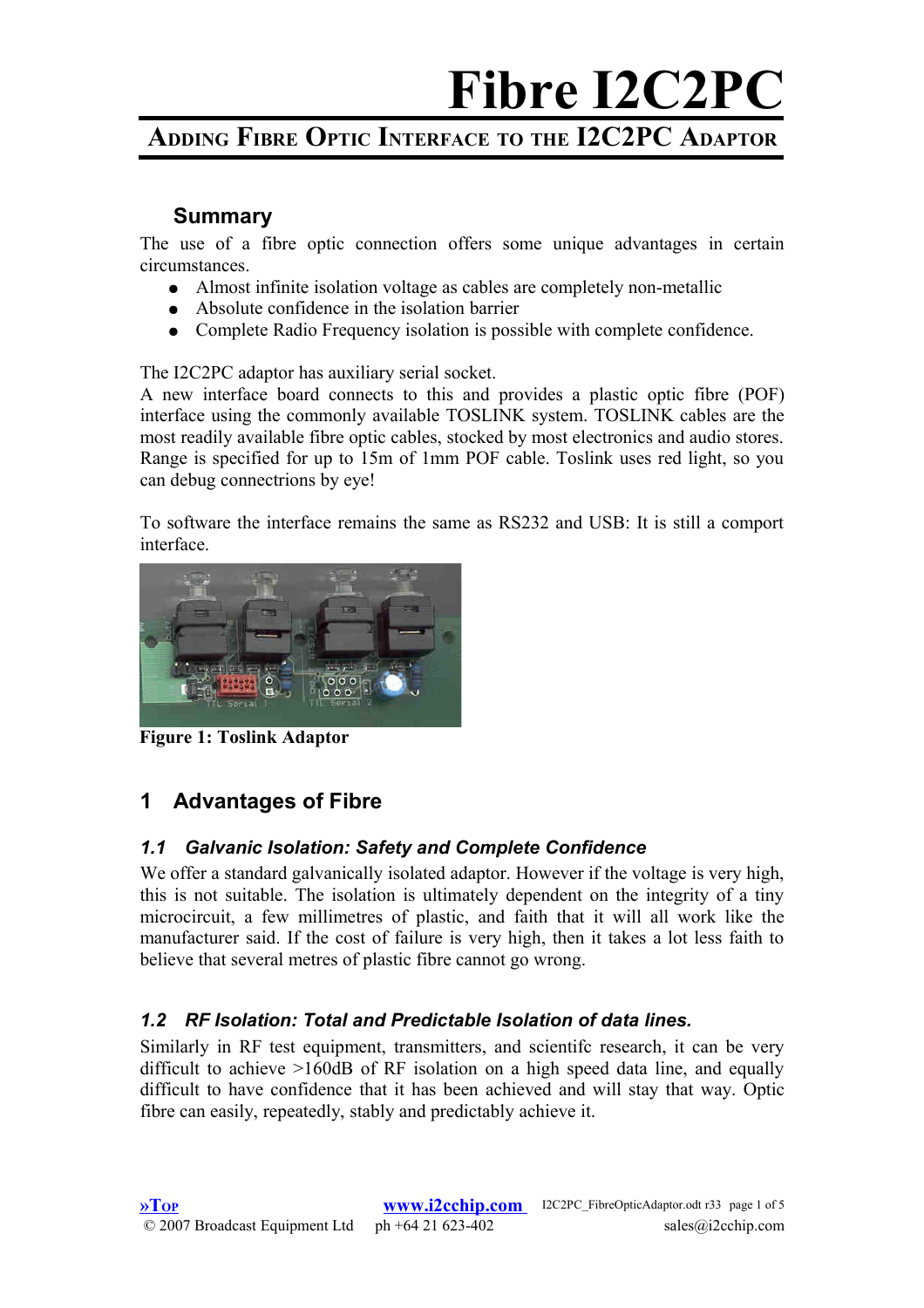## **ADDING FIBRE OPTIC INTERFACE TO THE I2C2PC ADAPTOR**

#### 1.2.1 Special Advantage of I2C

In RF equipment the I2C bus has a special advantage over other interfaces such as async serial (RS232). The I2C bus does not require a running clock. When the bus stops, the chips will generate no noise. Even where a microprocessor is used as a slave, it can be put into clock shutdown, and will wake on I2C.

The multi-drop addressable nature of the bus reduces the number of lines that need to cross RF isolation barriers, reducing filtering problems and easing design.This makes I2C chips excellent for RF test equipment control.

### **2 4 Fibre vs 2 Fibre connections**

The TOSLINK adaptor PCB has 2 transmitters and 2 receivers. You can use the whole board as a 4 fibre, hardware handshaking, adaptor. Or you can cut the board into two adaptors and only have RX and TX fibres, by fitting a second TTL serial connector. *Do not use the right hand half for the I2C2PC connection*

#### *2.1 2 Fibre Connection and XOn/XOff handshaking*

Normally you would just use 2 fibres not 4. This means that there will not be any hardware (RTS/CTS) handshaking.

You must either

.

- Either keep messages short so that no handshaking is needed *or*
- Change BL233B to use XON/XOFF handshaking.

To use Xon/XOff handshaking:

Adaptor End: Set *XON* bit of *fSerial* in eeprom, so the BL233 uses XON/XOFF handshaking. See BL233B datasheet section13.2.

The command to enable XON/XOFF in eeprom is **VF70825**

To return the adaptor to its default state **VF70821**

To check the value written send the dump command **U**. The first 2 chars after the U is *fSerial.*

Changes in EEProm are not active until after next power on.

PC End: Set the PC interface to use Software flow control for both RX and TX. Set Hardware flow control to None

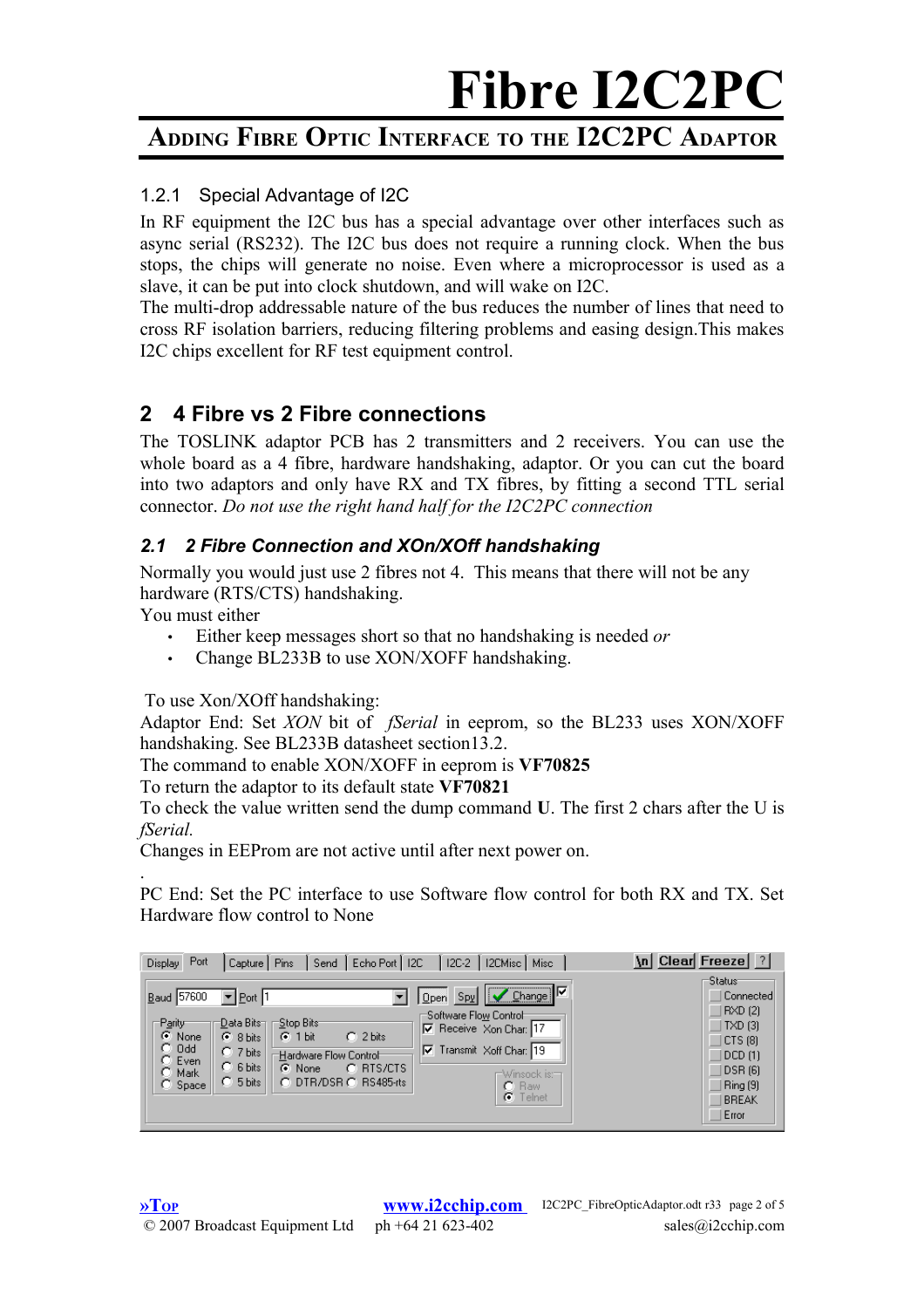## **ADDING FIBRE OPTIC INTERFACE TO THE I2C2PC ADAPTOR**

#### **3 5V operation**

The I2C2PC uses a 5 V supply, and the TOSLINK modules use 3.3V. The left hand end has a regulator for 5V operation. For 3.3V applications fit the jumper. *Do not use the right hand half for the I2C2PC connection*



#### **4 Fibre-PC Adaptor**

The adaptor can be interfaced to the PC with a MAX232 type convertor. We can supply a USB to Fibre adaptor for this job if required.

### **5 Pre-Assembled Adaptors**

As this is a very specialised requirement it is not ex-stock. However we have a certain number of fibre adaptors and can build to order for you. Contact  $\frac{\text{sales@i2cchip.com}}{\text{scale@i2cchip.com}}$ for price and more information.

If you have purchased a preassembled adaptor then:

• The adptor is set for Fibre. To use RS232 or USB, you will need to remove the jumpers inside the case.

#### **6 You will need:**

- Fibre adaptor pcb
- 2pin and 3 pin 0.1" headers and 3 shunts.
- Micromatch 6 female, same as used for I2C.
- Micromatch male-male cable.
- An RS232 or USB to TTL serial interface for the PC end

#### **7 How**

- Add micromatch CN9 to the I2C2PC adaptor.
- Add pin headers J1 and J2 to the I2C2PC, and jumper as shown.



**Figure 7.1.:**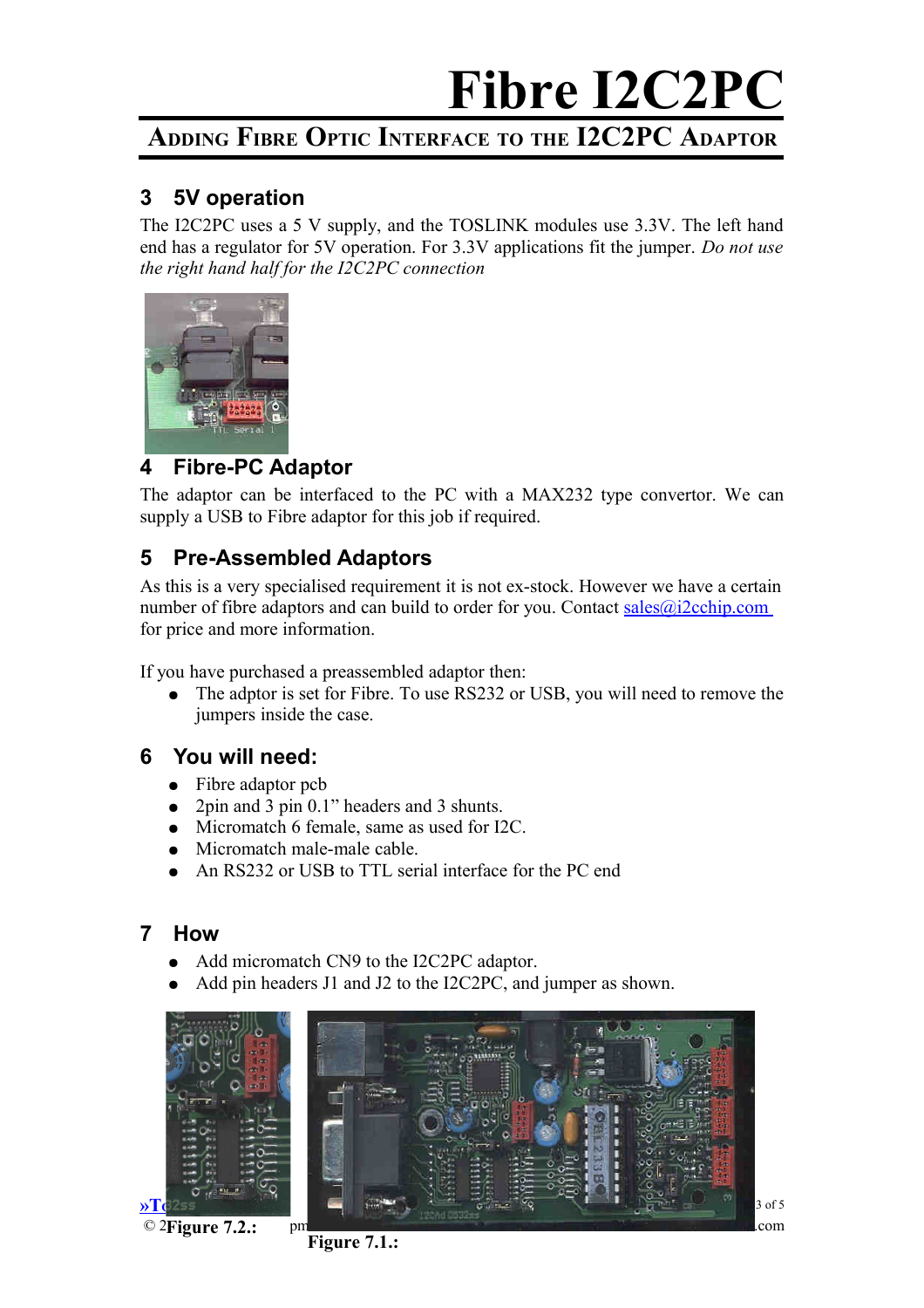## **ADDING FIBRE OPTIC INTERFACE TO THE I2C2PC ADAPTOR**

● Use a double ended micromatch cable. (Note that pin 1 of the AUX connector is on the bottom, unlike the I2C ports)

| #              | I2C2PC<br>C <sub>N</sub> 9 | # |  |
|----------------|----------------------------|---|--|
| $\mathbf{1}$   | $VCC (+5)$                 |   |  |
| $\overline{2}$ | $\vert$ CTS (out)          |   |  |
| 3              | RXD (out)                  |   |  |
| $\overline{4}$ | $TXD$ (in)                 |   |  |
| 5              | $RTS$ (in)                 |   |  |
| 6              | <b>GND</b>                 |   |  |

- Power up the I2C2PC adaptor with the Fibre module plugged in. The TX (out) module will glow red. If using a 4 fibre connection the TX/RTS will not glow. (it glows to stop data flow)
- Power up your RS232-Fibre adaptor at the PC end. The TX should glow. With a 4 fibre interface, you will be able to turn on the TX/RTS from the "pins" tab in Realterm
- Remove the clear dust protection plugs, and connect the fibres. You can see the red light coming out the end of the fibre before you plug it into the receiver.
- Now it should be working! Type *"?"* and the adaptor should reply eg with  $^{16}$ 18"
- If it not talking to the I2C2PC adaptor: First make sure the jumpers J1, J2 on the I2C2PC are correct.
- Stick the module outside the I2C2PC case with double sided foam tape, or 3M Dual Lock velcro tape, and reassemble once it is all working. Alternatively it will fit in another matching box with the mounting holes on the pcb.

*Warning: Do not accidentally plug the module into an I2C port.* The AUX interface CN9 has totally different pinout. If someone else might do this unintentionally, glue the connector down or attach a note in the unit.

### **8 Software**

No software changes are needed as the Fibre adaptor is still another comport as far as software is concerned. However you may need to select Xon/XOff handshaking for 2 fibre operation.

## **9 Selecting Interfaces in I2C2PC**

*Make sure the jumper by the DB9 is not fitted*